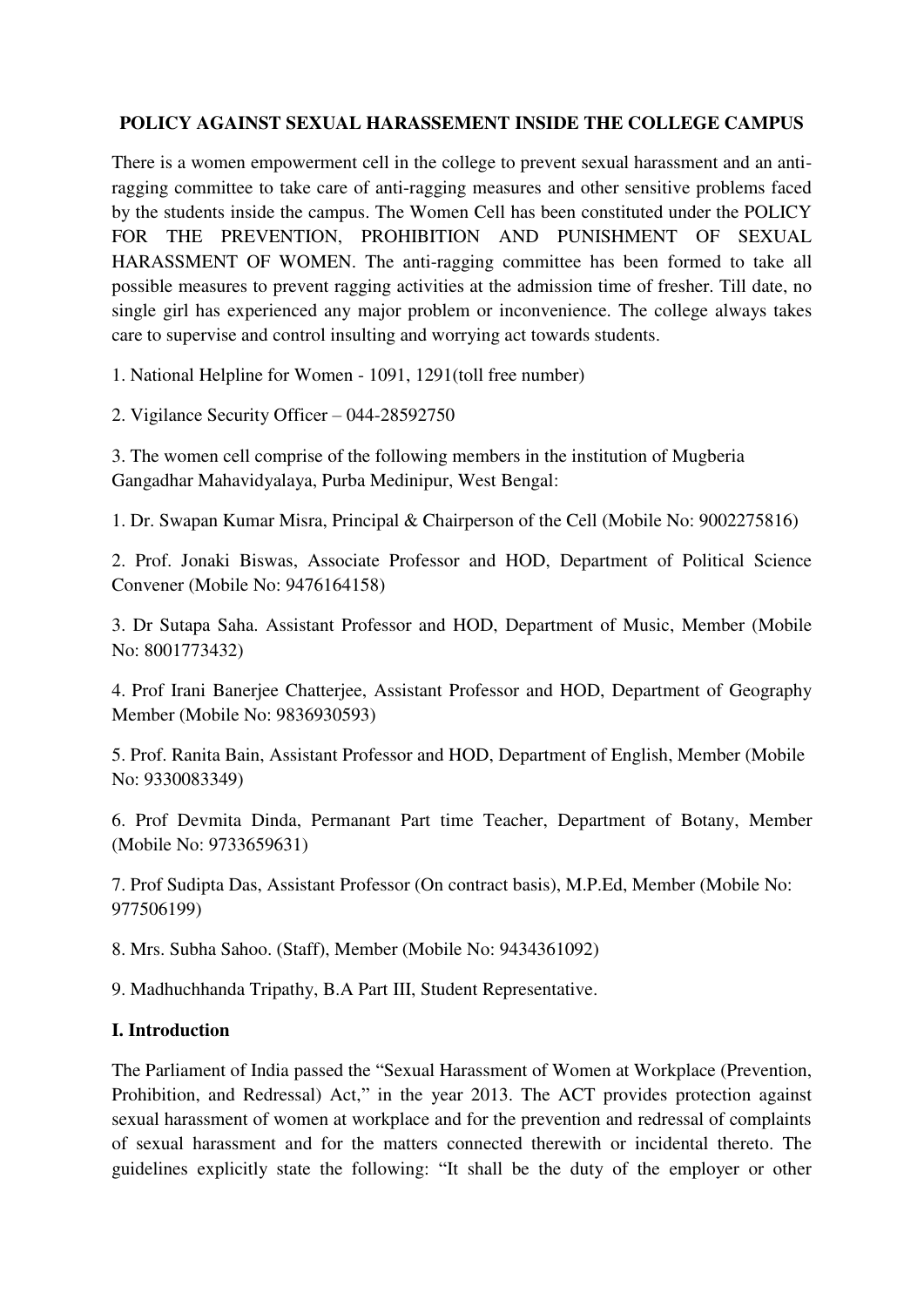responsible persons in workplaces or other institutions to prevent or deter the commission of acts of sexual harassment and to provide the procedures for the resolutions, settlement, or prosecution of acts, of sexual harassment by taking all steps require." Educational institutions are also bound by the Supreme Court's directive and the Act. Mugberia Gangadhar Mahavidyalaya, Purba Medinipur, West Bengal is committed to creating and maintaining an environment which is free of all forms of gender violence, sexual harassment, and discrimination on the basis of sex/gender. Following this, the institute is committed to support the Constitutional mandate ensuring the above mentioned human rights of all those who fall within its jurisdiction. As directed by the act the college has constituted a committee called Woman Cell to prevent sexual harassment of women at the workplace." The following policy has been made keeping in mind the above facts.

# **2. Objective**

i. Mugberia Gangadhar Mahavidyalaya, Purba Medinipur, West Bengal takes all necessary measures to ensure the safety and the dignity of the female students, teachers and staff. Continuous alertness of the management and faculty members apart from the committee, with heavy punishment prevent sexual harassment of women students.

ii. To evolve a permanent mechanism for the prevention and redressal of sexual harassment cases and other acts of gender based violence at the Institute.

iii. To ensure the implementation of the policy in letter and spirit through proper reporting of the complaints and their follow-up procedures.

iv. To uphold the commitment of the Institute to provide an environment free of gender based discrimination. To create a secure physical and social environment to deter any act of sexual harassment.

v. To promote a social and psychological environment to raise awareness on sexual harassment in its various forms.

vi. To create a secure physical and social environment to deter any act of sexual harassment.

vii. To promote a social and psychological environment to raise awareness on sexual harassment in its various forms.

# **3. DEFINITIONS**

According to THE SEXUAL HARASSMENT OF WOMEN AT THE WORKPLACE (PREVENTION, PROHIBITION AND REDRESSAL) ACT 2013, sexual harassment includes any one or more of the following unwelcome acts or behavior (whether directly or by implication) namely:

i. Physical contact and advances

ii. A demand or request for sexual favours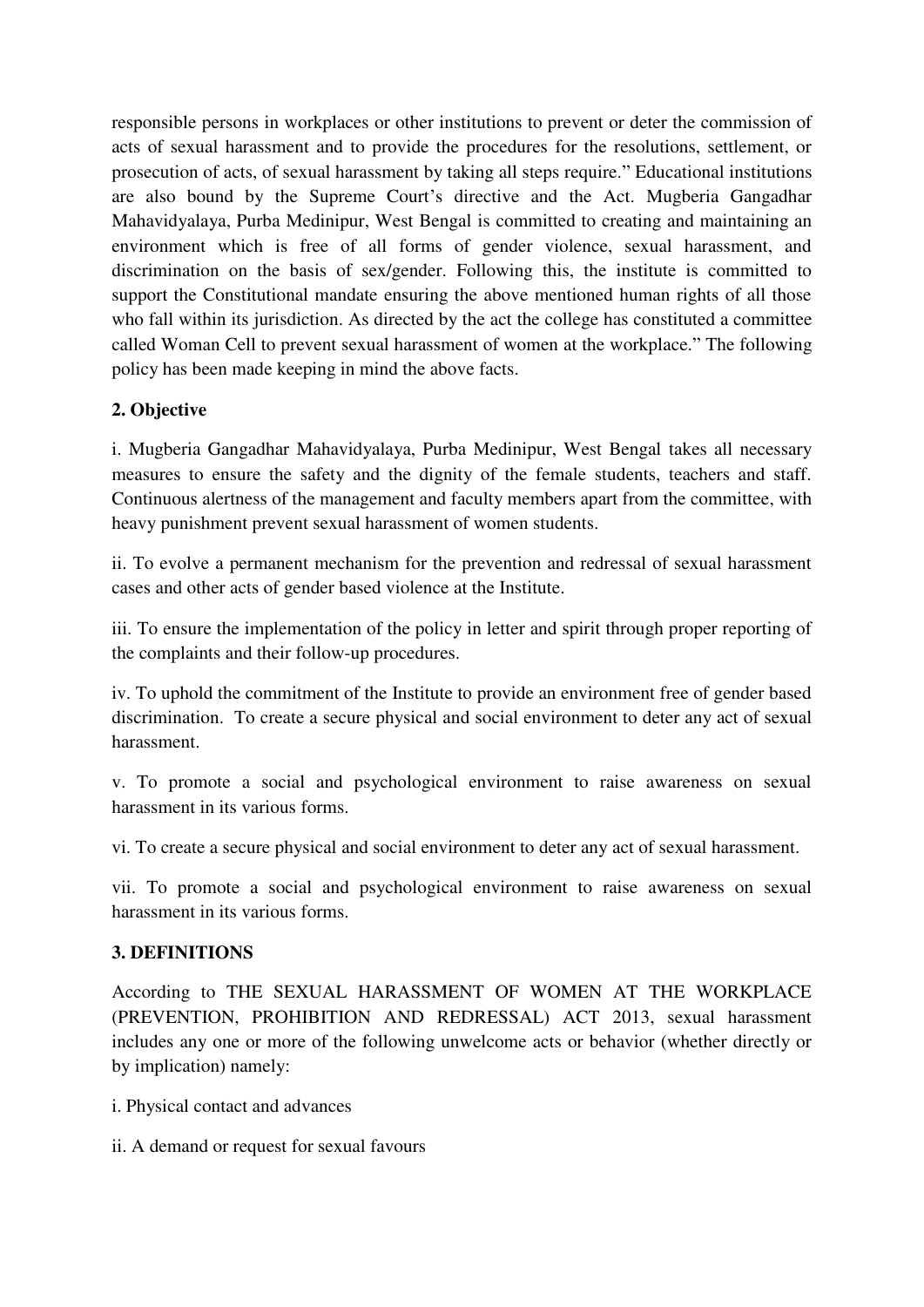iii. Making sexually colored remarks

iv. Showing pornography

v. Any other unwelcome physical, verbal or non-verbal conduct of sexual nature.

**A. Sexual harassment:** The following shall constitute sexual harassment of women:

1. When submission to unwelcome sexually determined behaviour such as sexual advances, requests for sexual favours, and verbal or physical conduct of a sexual nature, are explicitly or implicitly made a term or condition of teaching/guidance, education, employment, participation or evaluation of a woman's engagement in any Institute activity.

2. When unwelcome sexually determined behaviour, including but not limited to, sexual advances, physical and /or verbal or non-verbal or conduct, such as loaded comments, remarks or jokes, letters, phone calls, sms or emails, gestures, exhibition of pornography, lurid stares, physical contact, stalking, sounds or display of a derogatory nature have the purpose and /or effect of interfering with a woman's work or academic performance or of creating an intimidating, hostile or offensive employment, educational or living environment.

3. When a man uses with a sexual purpose, the body or any part of it or any object as an extension of the body in relation to a woman without her consent or against her will, such conduct will amount to sexual assault.

(a) It is clarified that it is the reasonable perception of the woman that would be relevant in determining whether any conduct was sexually determined and, if so, whether such conduct was unwelcome or not and that her objection would disadvantage her in connection with her education or employment, including evaluation, grading, recruitment or promotion, or when it creates a hostile working, educational or living environment.

(b) "Hostile Environment" is said to be created when any act of Sexual Harassment has the purpose or effect of interfering with an individual's work performance or creating an intimidating, hostile or offensive employment, educational or living environment.

**B. Academic staff** includes Professors, Associate Professor, Assistant Professor and such other persons as may be designated as such for imparting education/instructions or for giving guidance or rendering assistance to students for pursuing any course of study. It includes any person or the staff of the council who is appointed to a teaching and/or research post, whether full time, temporary, adhoc, part-time, visiting, honorary, consultancy, or on special duty or deputation. It also includes persons employed on a casual or project basis, Non - Teaching Staff's includes any person on the staff of the Mugberia Gangadhar Mahavidyalaya & its constituents, Student includes a student of Institute, and includes any person who has enrolled for pursuing any course of study, Campus includes all places of work at the Institute campus / premises. It includes all places of instruction, research and administration, as well as hostel, health centers, sports grounds, parks, lanes and canteens, etc. on the campus, Employee includes a person employed for any work directly whether for remuneration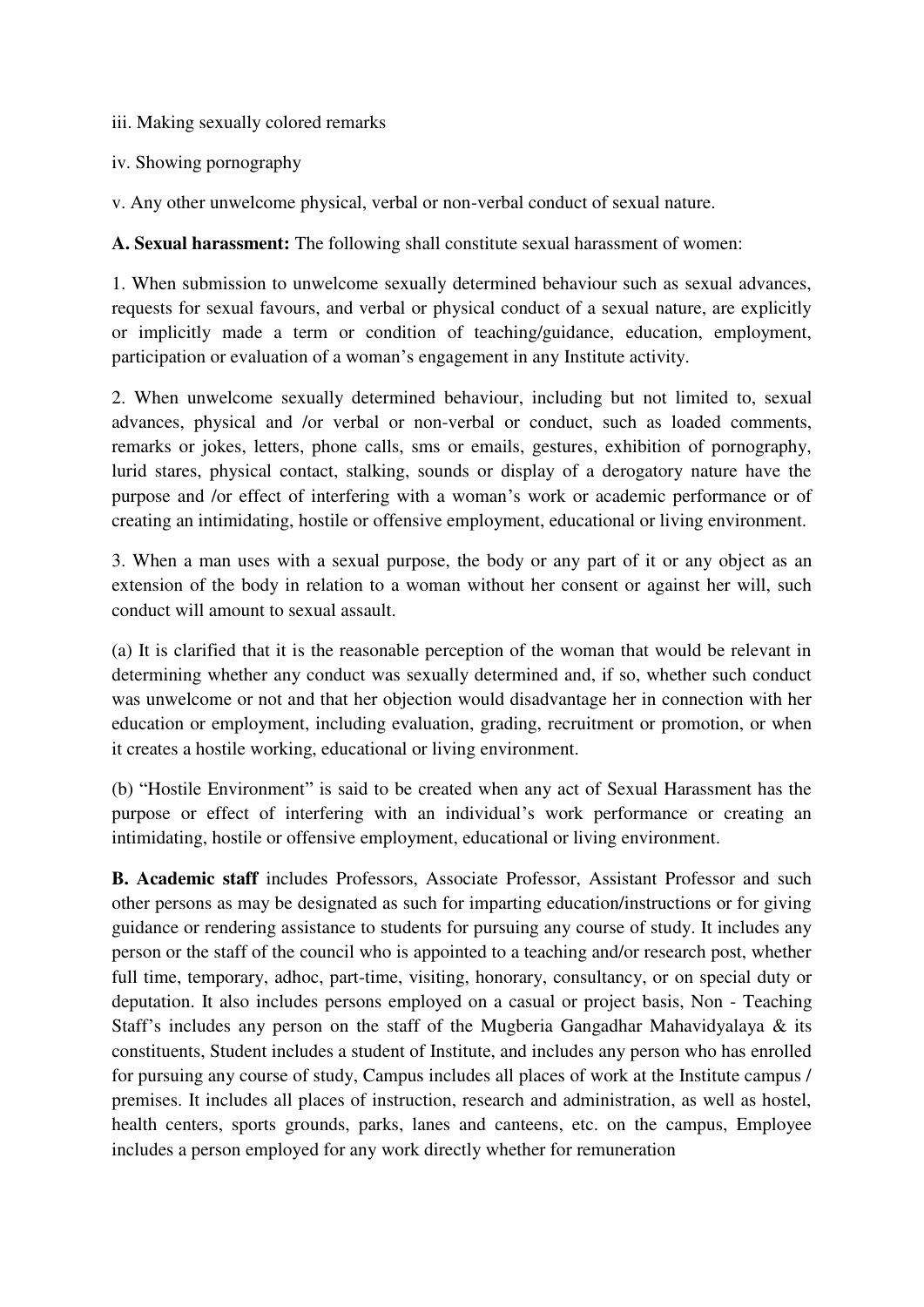### **4. Jurisdiction**

The policy and the rules & regulations would apply to all students, faculty and nonteaching staffs on active roles of Mugberia Gangadhar Mahavidyalaya. The policy and the rules & regulations would also apply to service providers and outsiders who may be within the territory of the Mugberia Gangadhar Mahavidyalaya at time of commission of the act coming under the purview of the policy.

1. The policy would apply inside the campus but also on off-campus official duty (workshops, field work, group holidays/excursions organized by Mugberia Gangadhar Mahavidyalaya, interviews/meeting with outside people and any other activity organized by Mugberia Gangadhar Mahavidyalaya outside the campus including the period of travelling for such activity).

2. In particular, the rules and procedures laid down in this policy shall be applicable to all complaints of sexual harassment made:

I. By a student against a member of the academic or non-teaching staff or a co-student or by a member of the academic or non-teaching staff against a student or another member or the academic or non-teaching staff in either case, irrespective of whether sexual harassment is alleged to have taken place within the campus.

II. By a service provider or an outsider against a student or a member of the academic or nonteaching staff or by a student or a member of the academic or non-teaching staff against an outsider or a service provider, if the sexual harassment is alleged to have taken place within the campus.

# **5. Constitution of the Women Cell**

The Committee shall consist of following nine members, who shall be appointed by the Principal as under, namely:

I. Principal himself, as the Chairperson

II. Senior woman faculty (Associate Professor) as Convenor

III. Three women faculty members (Assistant Professors)

IV. Two women faculty members (Contractual Assistant Professors)

V. One female non-teaching staff

VI. One female student

#### **6. Power and Duties of Women Cell**

A. Preventive Gender sensitization and Orientation

1. To work towards creating an atmosphere promoting equality, non discrimination and gender justice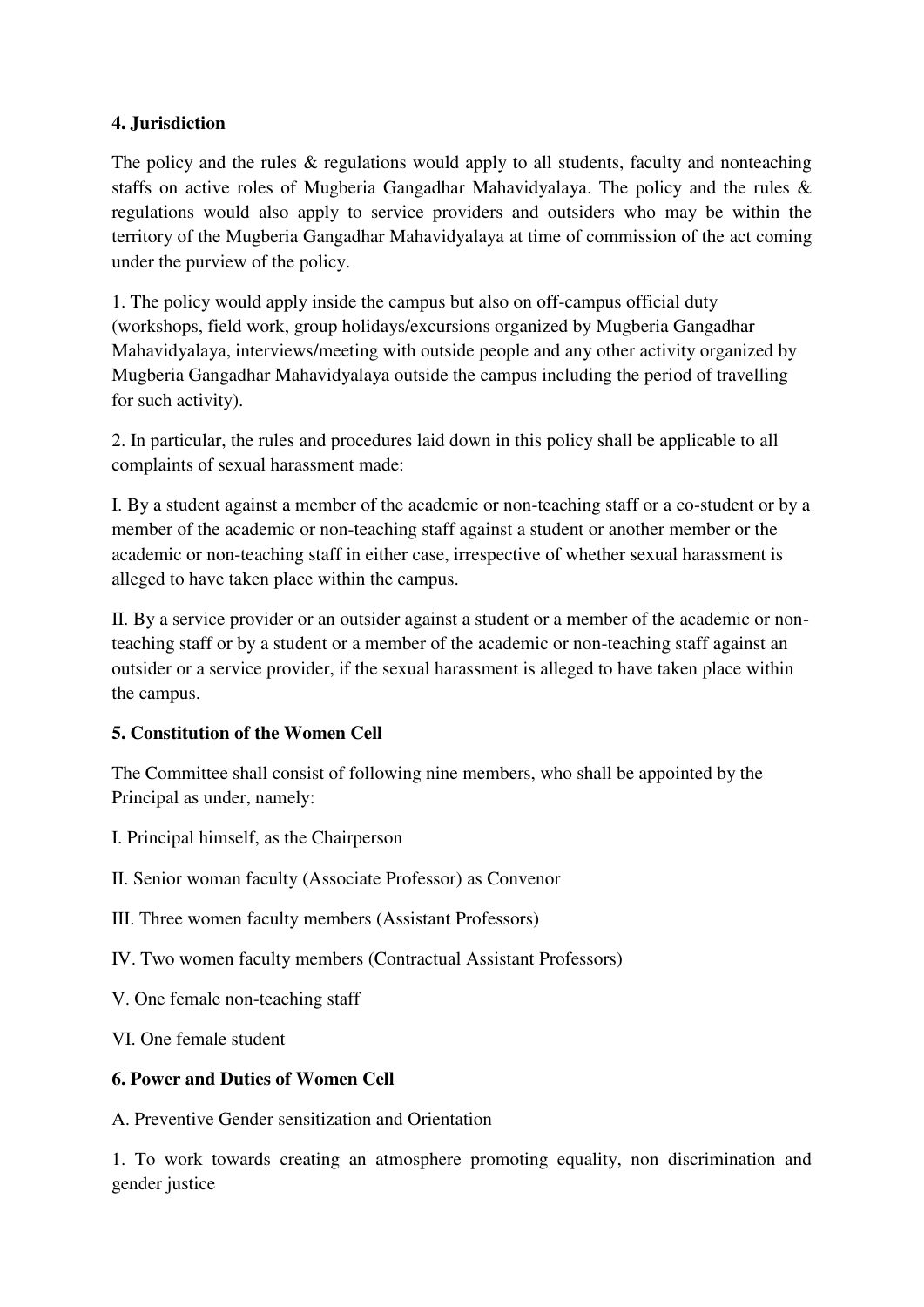2. To promote and facilitate measures to create a work and study environment that is free of sexual harassment of women.

3. To publicise widely the policy against sexual harassment in English especially through the prospectus, programme guide or other appropriate document and display the same on notice boards, website, offices and hostel areas etc.

4. To create awareness amongst all female staff, students and faculty members about the objectives & powers of the Cell.

# B. REMEDIAL ENQUIRY

1. To receive and take cognizance of complaints made about sexual harassment of women at the workplace.

2. To conduct enquiries into these complaints, place findings before the higher authority and recommend penalties against the harasser in accordance with the rules and procedures laid down.

3. To ensure the safety of the complainant and witnesses during the pendency of the enquiry and till the final determination of the complaint, by advising the concerned authorities to issue warnings, suspension or any other order, if the harasser harasses or intimidates the complainant or witnesses.

4. To make efforts to ensure that the complainants and the witnesses are not further victimized or discriminated against while it is dealing with the complaint. The Cell shall take action against anyone who threatens or intimidates the complainant or members of the committee. This may be in the nature of issuing a restraining order against the defendant or any other person/s.

5. To seek medical, police and legal intervention with the consent of the complainant.

6. To make arrangements for appropriate legal, psychological / emotional and physical support for the complainant if she so desires in terms of providing referral numbers.

7. In the case of third party/ outsider harassment, with the consent of the aggrieved woman, the Institute shall initiate action by making a complaint with the appropriate authority having jurisdiction over the offence.

# **7. Meetings of the Committee**

The members of the Committee shall meet at least three times in a year. The Chairperson shall preside over the meeting. In the absence of the Chairperson, the second senior female Faculty member shall preside over the meeting.

1. The quorum of the meeting of the Committee shall be five of its members. If the quorum is not complete in any meeting, it shall be adjourned for half an hour and thereafter, the meeting shall precede with those members who are present in the meeting.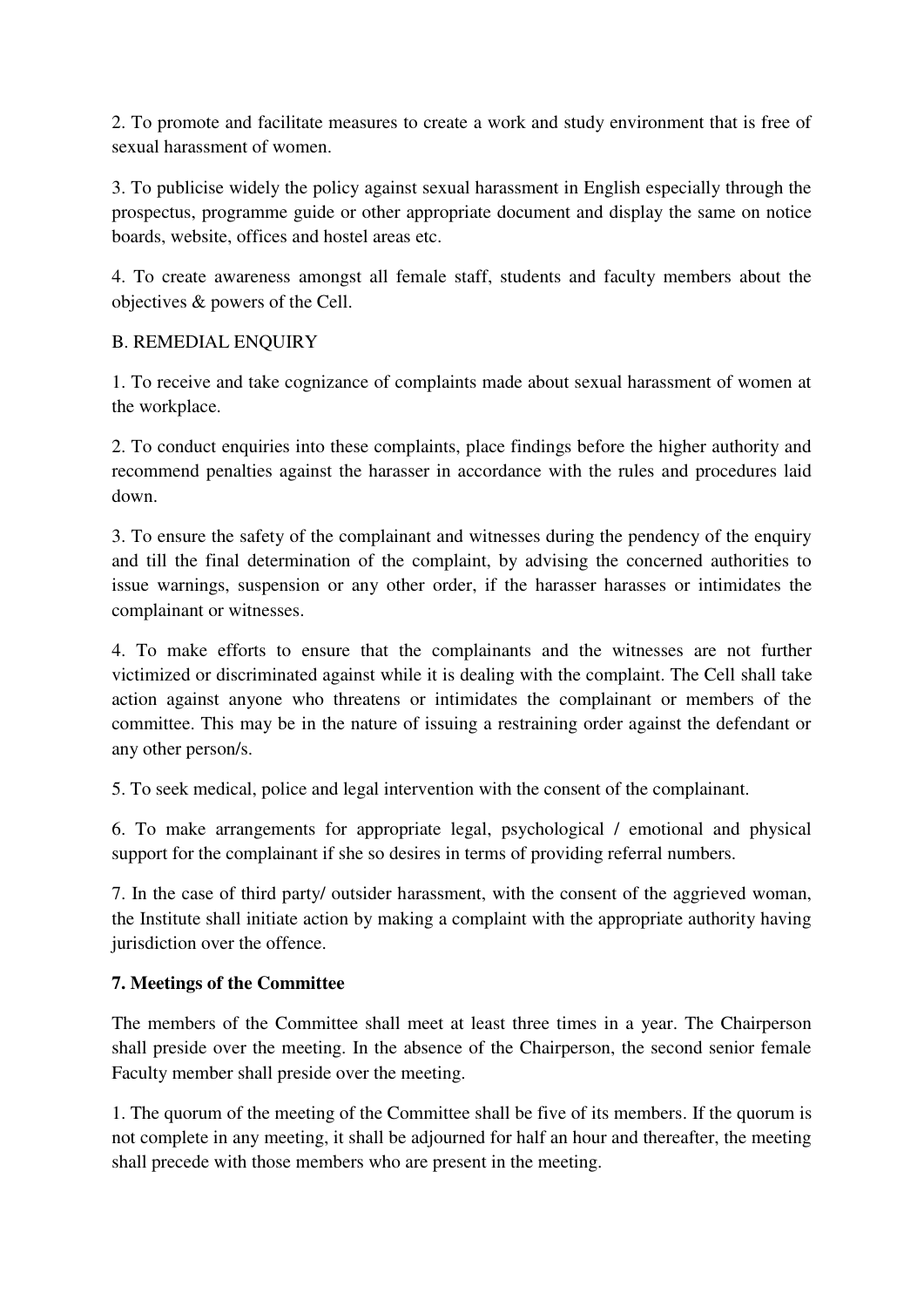2. All decision in the meeting will be taken through mutual consent from the members of the Committee present in the meeting. In the case of any disagreement among the members regarding any decision, Chairperson of the Committee shall hold the authority to take the final decision and her decision would be considered as final.

### **8. Disciplinary Actions**

A. Where the Committee finds an employee (faculty, staff) of the Institute involved in sexual harassment of the complainant; it can recommend disciplinary action in the form of:

- 1. Warning
- 2. Written apology
- 3. Adverse remarks in the performance assessment
- 4. Debarring from teaching duties or duties as a guide or examiner or as a resource person
- 5. Denial of re-employment or renewal of contract
- 6. Stopping of increments/promotion
- 7. Suspension
- 8. Any other relevant mechanism

B. Where the Committee finds a research scholar/student of the institute is involved in sexual harassment of the complainant, it can recommend disciplinary action in the form of:

- 1. Warning
- 2. Written apology
- 3. Debarring entry into the hostel/mess/guest house/campus
- 4. Suspension for a specific period of time
- 5. Withholding results
- 6. Debarring from exams
- 7. Expulsion
- 8. Rejection of admission
- 9. Any other relevant mechanism

In such cases where the Committee finds a third party/outsider to be guilty of sexual harassment, the institute's authorities shall initiate action by making a complaint with the appropriate authority and at the Institute level it can recommend disciplinary action in the form of: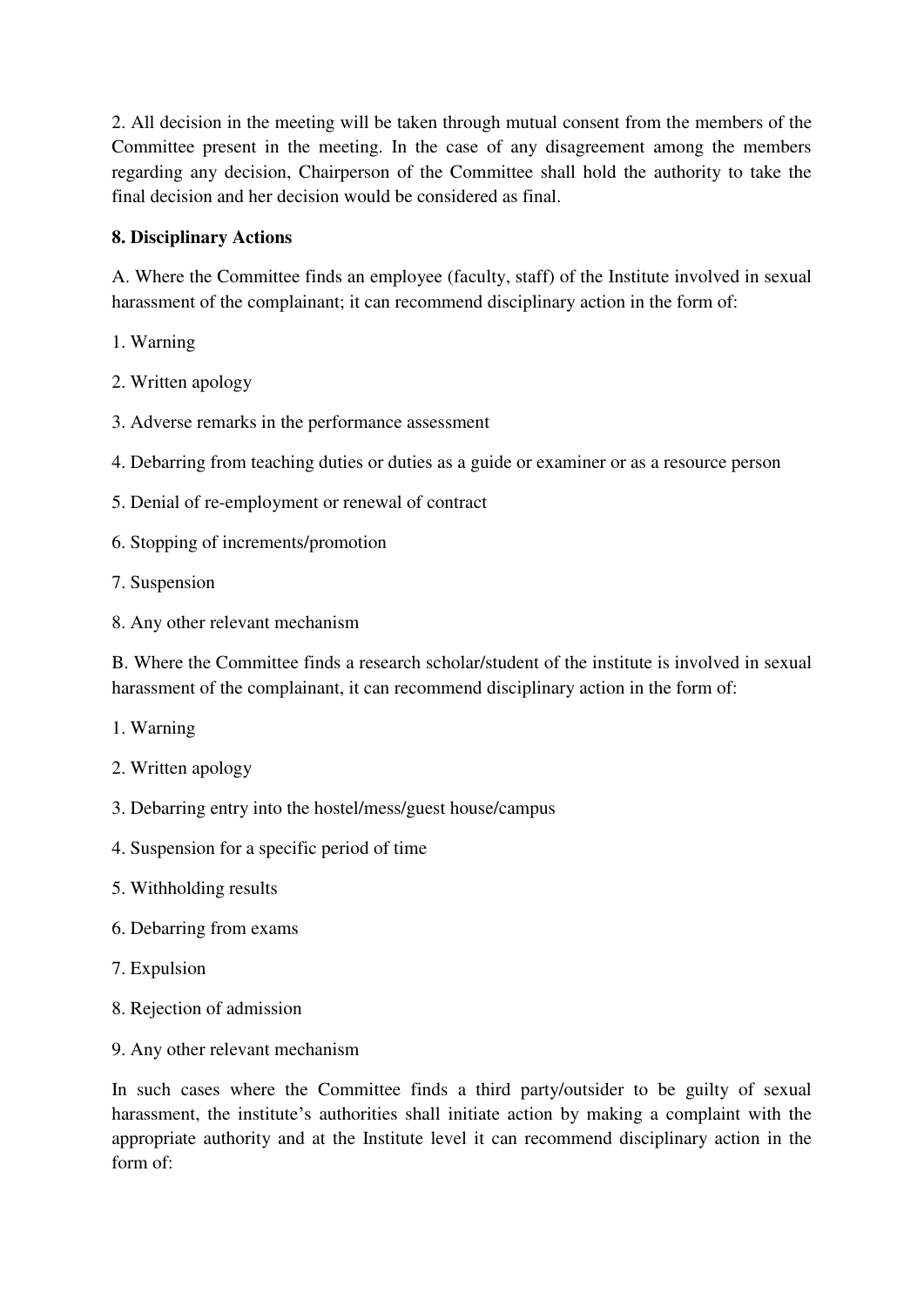1. Warning

- 2. Written apology
- 3. Debarring entry into the campus

### **9. Procedure for Registering Complaints**

i. The mechanism for registering complaints should be safe, accessible and sensitive.

ii. All complaints must be brought by the complainant in person.

The following exceptions will be admitted:

 a. In cases of forced confinement of the person. In such a case, brought by another person on behalf of the complainant, the committee will examine whether an enquiry, intervention or some other assistance is needed.

b. In cases of appeals where it is difficult for the complainant to travel in person to the location of the appellate body.

c. In exceptional cases, third party/witness complaints may be entertained. In such cases, the committee will ascertain whether the woman alleged to have been sexually harassed wishes to lodge a formal complaint. Once such a complaint is received the committee shall proceed to enquire into it as per the procedure specified.

iii. If the complainant wishes she can be accompanied by a representative.

iv. The complaint may be oral or in writing. If the complaint is oral, it shall be reduced in writing by the Complaints Committee member receiving the complaint and the same shall be authenticated by the complainant under her dated signature or thumb impression as the case may be.

v. All complaints made to any Committee member must be received and recorded by the member, who shall then inform the Chairperson about the complaint, who in turn shall call a meeting of the Committee.

vi. All meetings of the committee will be called by the Chairperson and a notice of at least 5 working days must be given for the meeting, in exceptional cases emergency meeting may be convened as per the requirement.

vii. Within ten days of the receipt of a complaint, the concerned Committee Against Sexual Harassment must determine whether a prima facie case of sexual harassment is made out. It shall carefully consider the complaint and may hear the complainant and the defendant and/or any other relevant person to determine whether an enquiry by the Committee is to be instituted. If the Committee considers it necessary to hear the defendant at this preliminary stage it shall issue a notice to him in the prescribed form for the purpose.